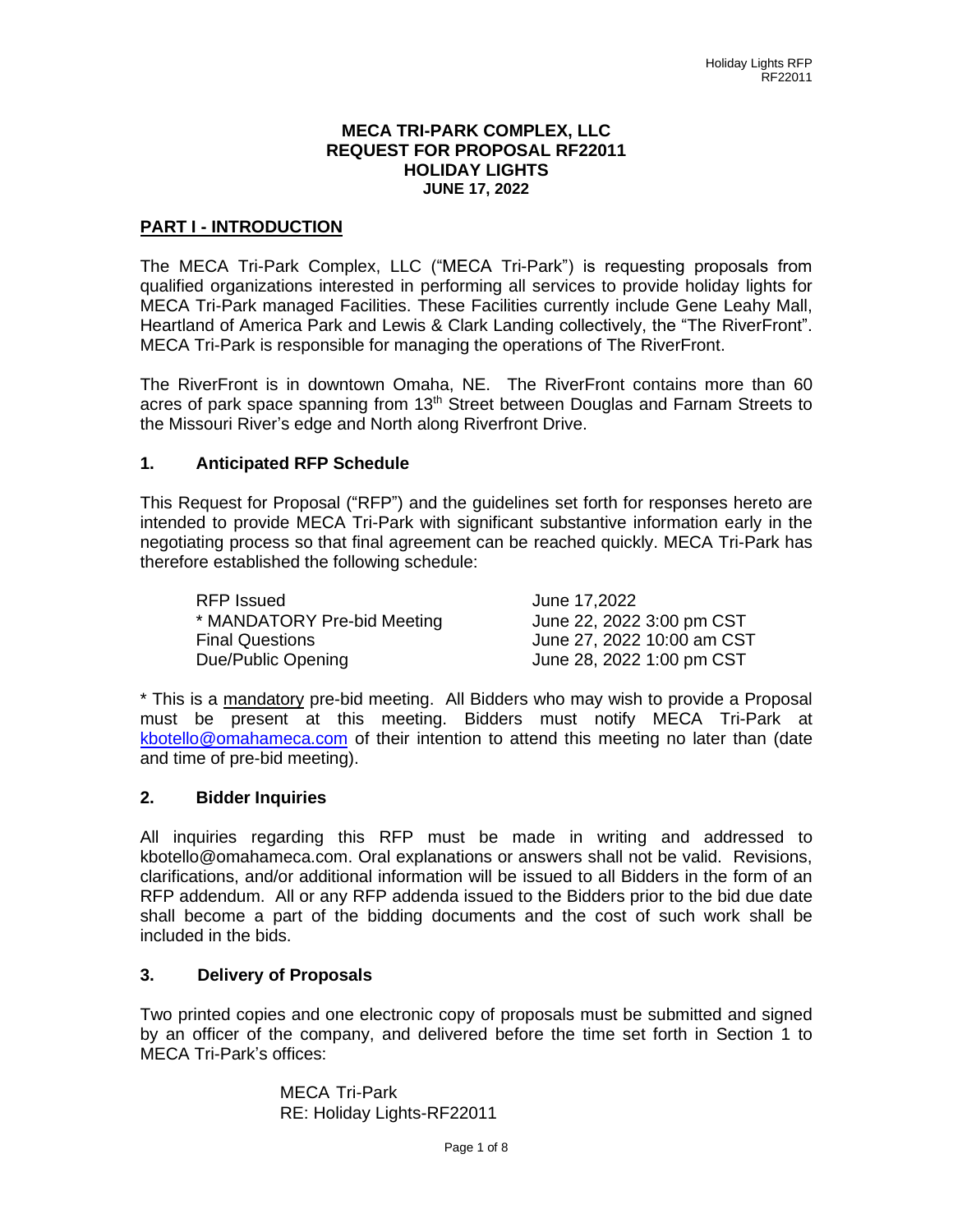900 Farnam St., Ste. 100 Omaha, NE 68102

All proposals received will be publicly opened at MECA Tri-Park's offices at the time set forth in Section 1. Bidders may attend; however, attendance is not required. MECA Tri-Park reserves the right to accept or reject late proposals or to extend the time for response for one or more respondents. If sending a bid electronically, email to: kbotello@omahameca.com.

## **4. Criteria for Evaluation of Proposals**

#### 4.1 Evaluation of Compliance with RFP Guidelines

Each proposal received will be evaluated to determine whether it generally supplies the information requested in this RFP. MECA Tri-Park may (at its sole discretion) disqualify any proposal, which it deems non-compliant. All proposals shall be valid for acceptance for a period of ninety (90) calendar days.

#### 4.2 Evaluation of Proposals

Proposals will be evaluated based on the following criteria: (a) the company profile, background, experience, and references of the proposing party; (b) service and support; (c) ability to agree to the requested contractual terms and conditions; and (d) financial considerations. Other criteria may be considered by MECA Tri-Park based on the nature of the proposals received.

## 4.3 Selection of Respondents

Based on the foregoing criteria, MECA Tri-Park will select one or more entities for further negotiations. It is possible that based on the responses, MECA Tri-Park will elect to negotiate with more than one respondent. In such event, all selected entities will be informed that others have also been selected for negotiation, although MECA Tri-Park reserves the right to not disclose the identity of the other selected respondents.

MECA Tri-Park will notify the successful Bidder of the acceptance of its proposal. Such notice will be sent to the name and email address of the Bidder as stated in its proposal.

#### 4.4 Reservations

MECA Tri-Park reserves the unqualified right to reject any or all proposals, extend the time for receipt of proposals from all Bidders, waive defects or technicalities, correct discrepancies, advertise for new proposals, or to take any other action that MECA Tri-Park determines, at its sole discretion, to be in its best interest. MECA Tri-Park reserves the right to award the contract to other than the low bidder. Any such determinations or actions may be made without notice. All costs of preparation and submission of a proposal shall be at the risk and expense of the respondent. MECA Tri-Park shall have no liability in connection with a proposal or any respondent.

#### 4.5 Proposals

All bids and proposals submitted by the various Bidders for this work become the property of MECA Tri-Park. Neither MECA Tri-Park nor the Bidders shall disclose the contents of any proposal to the other parties prior to the announcement of the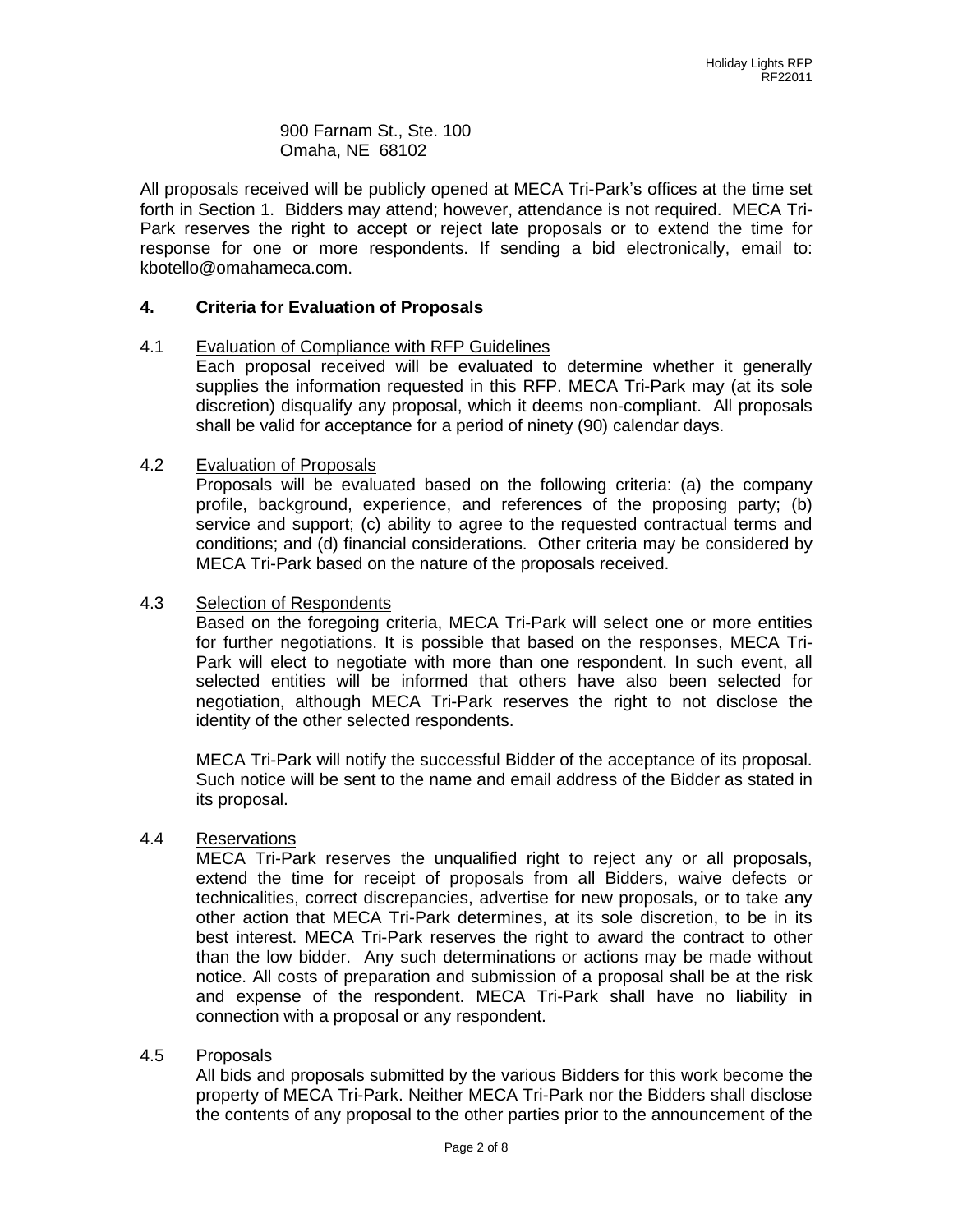award.

## **5. Contractual Terms and Conditions**

Review and provide a detailed response whether the following contractual terms and conditions are agreeable. The Bidder's Proposal shall specifically note any requested modifications to this section, which MECA Tri-Park may take into consideration during the review process, at MECA Tri-Park's discretion.

#### 5.1 Purchase Agreement and Payment

The successful Bidder will be required to execute a MECA Tri-Park Service Agreement prior to performing any portion of work required within the specifications of this RFP. A sample MECA Tri-Park Purchase Agreement is available upon request.

Payment terms will be Net 30 days from installation and acceptance by MECA Tri-Park.

5.2 Term

The initial term of the agreement shall be twelve (12) months, beginning November 1, 2022. The Agreement will provide MECA Tri-Park the option to extend the Agreement for three (3) additional twelve (12) month periods. Charge rates will be renegotiated at each renewal, however in no event shall charge rates increase by more than three percent (3%) each twelve (12) month period.

#### 5.3 Insurance

The successful Bidder must provide evidence of the following types of insurance during the term of the Agreement. For the avoidance of doubt, such coverage and limits are minimum requirements and shall not be deemed as a limitation on vendor's liability under any provision of any agreement. Approval of the insurance by MECA Tri-Park shall not relieve or decrease the liability of the vendor hereunder. Note any available insurance proceeds in excess of the specified minimum limits and coverage shall be available to an additional insured.

Commercial General Liability Insurance (including premises operation liability, contractual liability and product/completed operations liability) and Automobile Liability coverage (owned, non-owned and hired coverages) with minimum limits of \$1,000,000 Combined Single Limit (Auto Liability), and \$1,000,000 Per Occurrence, and \$2,000,000 General Aggregate. Commercial General Liability aggregate limit will apply on a "per location" basis. The insurance must protect the Bidder and MECA Tri-Park from claims for personal injury (including bodily injury and death) and property damage which may arise from or in connection with the performance of the Bidder's services hereunder or from or out of any negligent act or omission of the Bidder, its officers, directors, agents or employees.

Workers' Compensation Insurance as required by applicable law. Policy shall be endorsed to include Waiver of Subrogation against MECA Tri-Park, the City of Omaha, their employees, officers and legal representatives.

Employer's Liability Insurance with minimum limits of: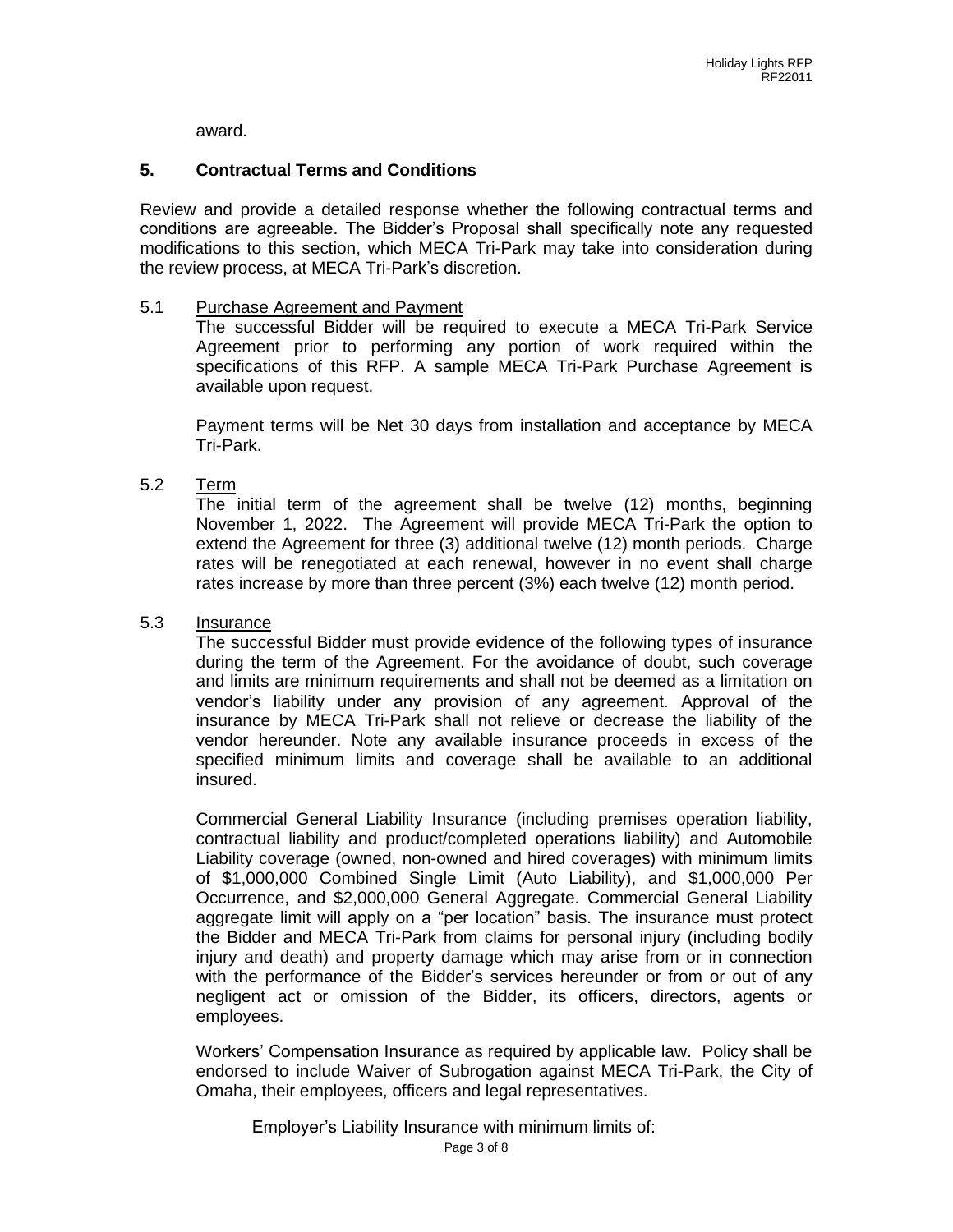### \$500,000 Each Accident—Bodily Injury by Accident

\$1,000,000 Policy Limit—Bodily Injury by Disease

\$500,000 Each Employee—Bodily Injury by Disease

Umbrella or Excess Liability: additional \$5,000,000. Coverage is to apply to excess of Commercial General, Employer's Liability, and Automobile Liability policies.

All such insurance required above shall be with companies and on forms acceptable to MECA Tri-Park and shall provide that the coverage thereunder may not be reduced or canceled unless thirty (30) days unrestricted prior written notice thereof is furnished to MECA Tri-Park. All insurance shall be primary and not contributory. All insurance shall be written by companies with a Best's Key Rating Guide (Property-Casualty, United States) rating of A or better and a Best's Financial Size Category of Class VI or better. Within thirty (30) days of the date on which coverage is to be provided hereunder, the successful Bidder shall furnish to MECA Tri-Park certificates of insurance along with copies of endorsements evidencing compliance to the above requirements. Such certificates and insurance policies shall name MECA Tri-Park and the City of Omaha as additional insureds on a primary basis, and contain a waiver of subrogation, in which the insurer waives any claim or right to recover against MECA Tri-Park, the City of Omaha, their officers, agents or employees. The additional insured requirement does not apply to Workers' Compensation.

#### 5.3 Indemnification

Bidder does hereby covenant and agree to indemnify, defend and hold harmless MECA Tri-Park, and the City of Omaha, their officers, directors, employees, agents and representatives, from and against all claims, demands, losses, suits, damages, liabilities, costs and expenses (including reasonable attorneys' fees) arising out of or relating to any claim, demand or judgment for property loss or damage (including loss of use of The RiverFront), and/or personal injury, including death, arising out of the Products and Services furnished hereunder by Bidder and Bidder's Personnel except to the extent same is caused by the negligence or reckless conduct of MECA Tri-Park or its employees or agents.

MECA Tri-Park is not responsible for any equipment, furnishings, supplies or other property or products owned by Bidder and used or stored at The RiverFront, nor is it responsible for damage resulting from power failure, flood, fire, explosion or other similar causes.

The provisions requiring the furnishing of personal injury liability or property damage liability insurance shall not be construed to affect or impair the generality of the forgoing.

The successful Bidder shall represent and warrant in the contract that the components of this RFP to be purchased for The RiverFront shall not violate or infringe upon any patent, copyright, trademark, trade secret or other intellectual or proprietary right of any third party. The Bidder shall agree to defend, protect and hold harmless MECA Tri-Park and its related parties from and against any and all liabilities, actions, losses, awards, damages, costs, claims or expenses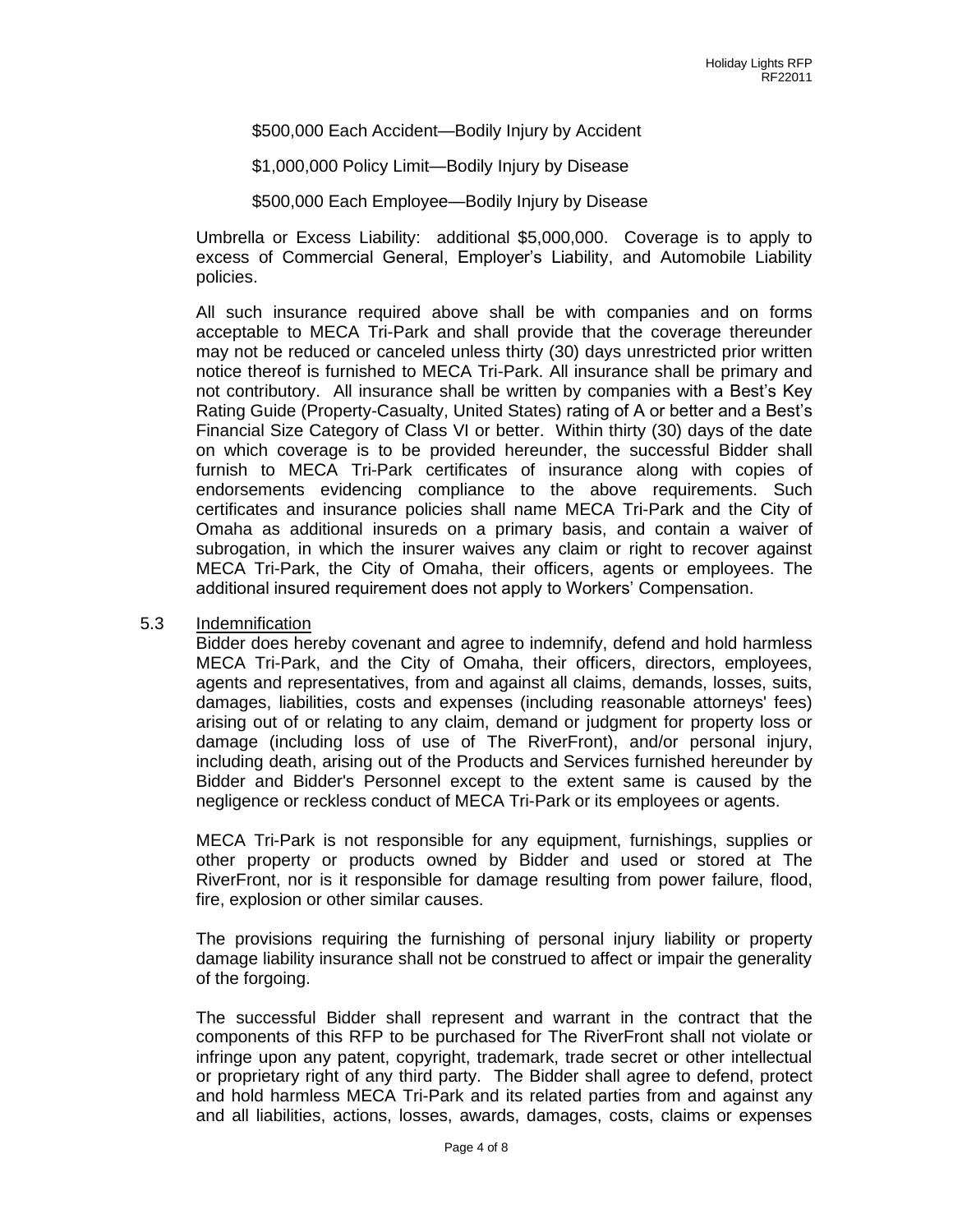including reasonable attorneys' fees incurred by them as a result of any claim that the components of this RFP to be purchased for The RiverFront are illegal or infringe upon any third party patent, copyright, trademark, trade secret or other intellectual or proprietary right.

## 5.4 RFP and Bidder's Proposal

This RFP and the Bidder's proposal thereto shall become part of any contract that may be entered as a result of this RFP.

## 5.5 Warranty

The Bidder shall warrant in the contract that the components of this RFP to be purchased for The RiverFront shall be new and of good and workmanlike quality and fit for the use intended. The Bidder shall further warrant that during the manufacturer's warranty period that the components will operate in accordance with the manufacturer's specifications. The manufacturer's warranty period shall be specified on the Bidder's proposal and shall begin on the date of MECA Tri-Park's acceptance of the installation. All other specific promises and warranties made by Bidder in the RFP Response or bid process generally shall also be included in the final contract.

#### 5.6 Scope, Quality of Work Guarantee

The successful Bidder shall furnish all equipment, labor, and personnel necessary to perform and complete the work.

## 5.7 Conduct of Personnel

No business, other than that specifically outlined in the RFP, may be conducted by personnel of the Bidder while on the premises of The RiverFront.

The Bidder shall be responsible for all actions of its employees, while they are assigned to The RiverFront. The employees shall at all times comply with applicable laws, ordinances, and regulations of local, state, and federal agencies, along with all regulations, policies, and procedures of MECA Tri-Park.

Bidder certifies and agrees that, with respect to its staff and employees who will participate in the performance of this Agreement, the Bidder shall maintain a workplace free of drugs and alcohol during the term of this contract.

If, for whatever reason, MECA Tri-Park determines that personnel assigned to The RiverFront are unsatisfactory, the Bidder shall replace the individual immediately or as mutually agreed upon.

## 5.8 Sales Tax

All federal, state and local taxes, including without limitation sales, use, excise, privilege, transactional, gross receipts, ad valorem or any other transactional tax or customs and duties ("Tax" or "Taxes") paid or payable by Bidder, however designated, levied or based on amounts payable to Bidder under or in connection with the RFP have been included in the pricing set forth on Attachment A  $-$ Proposal Form as required by the relative taxing authorities.

MECA Tri-Park is a sales taxable entity and as such, Bidder warrants that sales tax is included in the price provided on Attachment A – Proposal Form.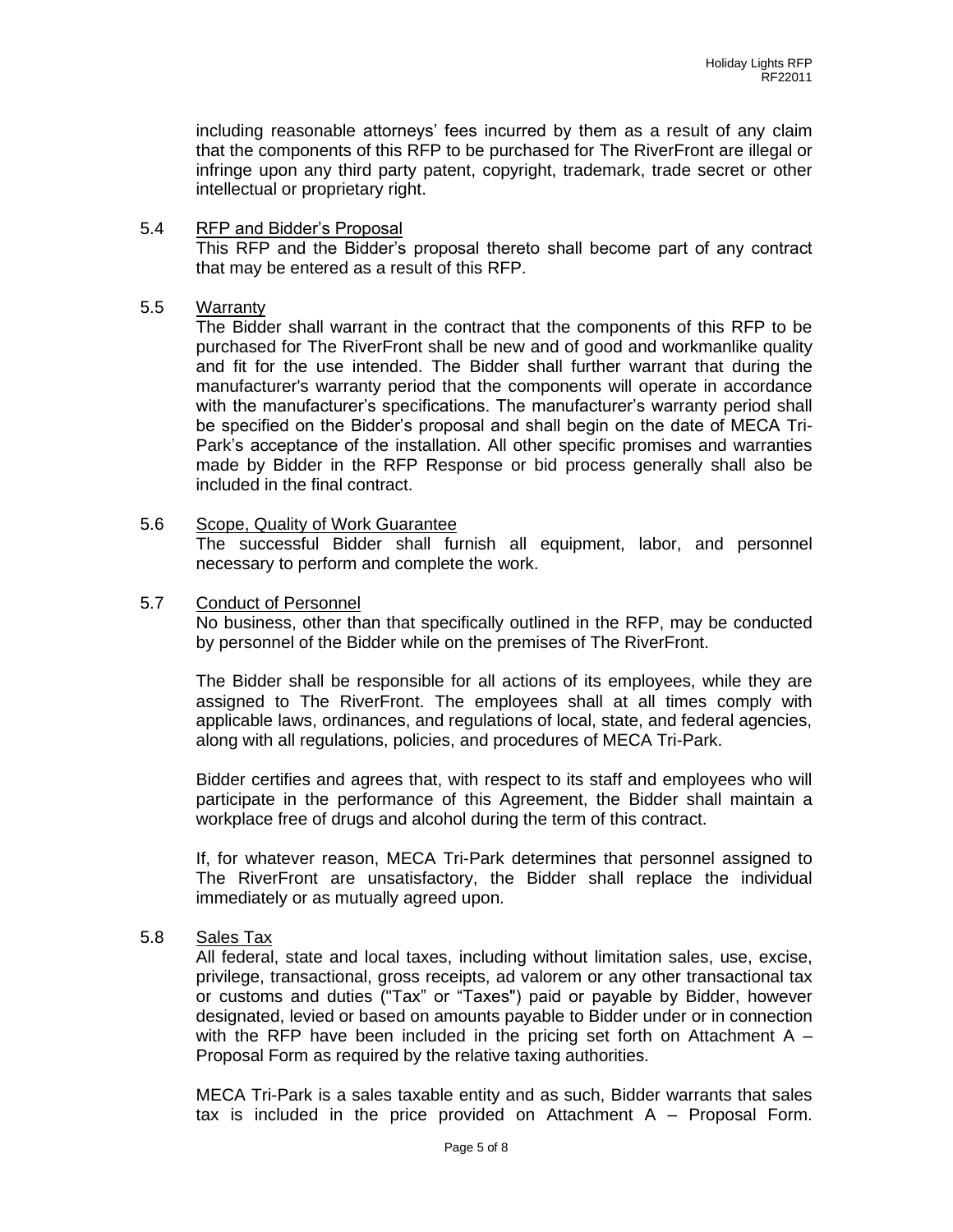Notwithstanding anything in the Agreement to the contrary, the successful Bidder shall indemnify and defend MECA Tri-Park for any sales tax audit assessment against MECA Tri-Park relating to the amount of Nebraska sales tax charged under this Agreement.

# **PART II - SCOPE OF PROJECT**

#### **Overview**

This project is to provide all labor and equipment to install, monitor and remove lighting in Gene Leahy Mall at The RiverFront during the 2022 holiday season.

The installation of the lights may begin as early as but not before November 01, 2022 and must be completed by November 23, 2022. The lights will be taken down as soon as possible after January  $1<sup>st</sup>$ , 2023, and must be completed by February  $1<sup>st</sup>$ , 2023.

## **General Project Details**

- Hours to complete this work may need to be scheduled outside of 8:00 am to 5:00 pm.
- Days to complete the work may need to be scheduled on weekends.
- This is a lump sum, not-to-exceed agreement. No overtime will be paid.
- The Successful Bidder must provide proof that lift operators are trained and certified to operate lifts.
- Certificate of insurance must be submitted before work begins. (Section 5.2)
- All installation and removal of lighting must be scheduled with MECA Tri-Park to accommodate the event schedule.
- The string lights will be LED Warm White M8 (2700k) mini lights with 6 in. spacing to conform with the holiday light display in the downtown Omaha area.
- In The Canopies, the trees should be wrapped with 8-10 in. spacing.

## **Base Bids**

The Base Bid for this project is to wrap 149 trees including branches and trunks around the streetscape of Gene Leahy Mall. Alternates are as follows:

Base Bid A: 18 trees at 11<sup>th</sup> Street Promenade

Base Bid B: 18 trees at Pond & Cove

Base Bid C: 14 trees at 8<sup>th</sup> Street Green

Base Bid D: 4 trees at Dog Park

Base Bid E: 8 trees at the 13<sup>th</sup> Street Wind Sculpture

Base Bid F: 52 trees in the Sculpture Garden

Base Bid G: 4 trees at Performance Pavilion

Base Bid H: 31 trees at Downtown Green

Electricity is installed at the Streetscape trees for the lights at specific locations. In some instances, extension cords will be needed to conjoin from tree to tree. Any extra electrical runs that are needed must be cleared through MECA Tri-Park.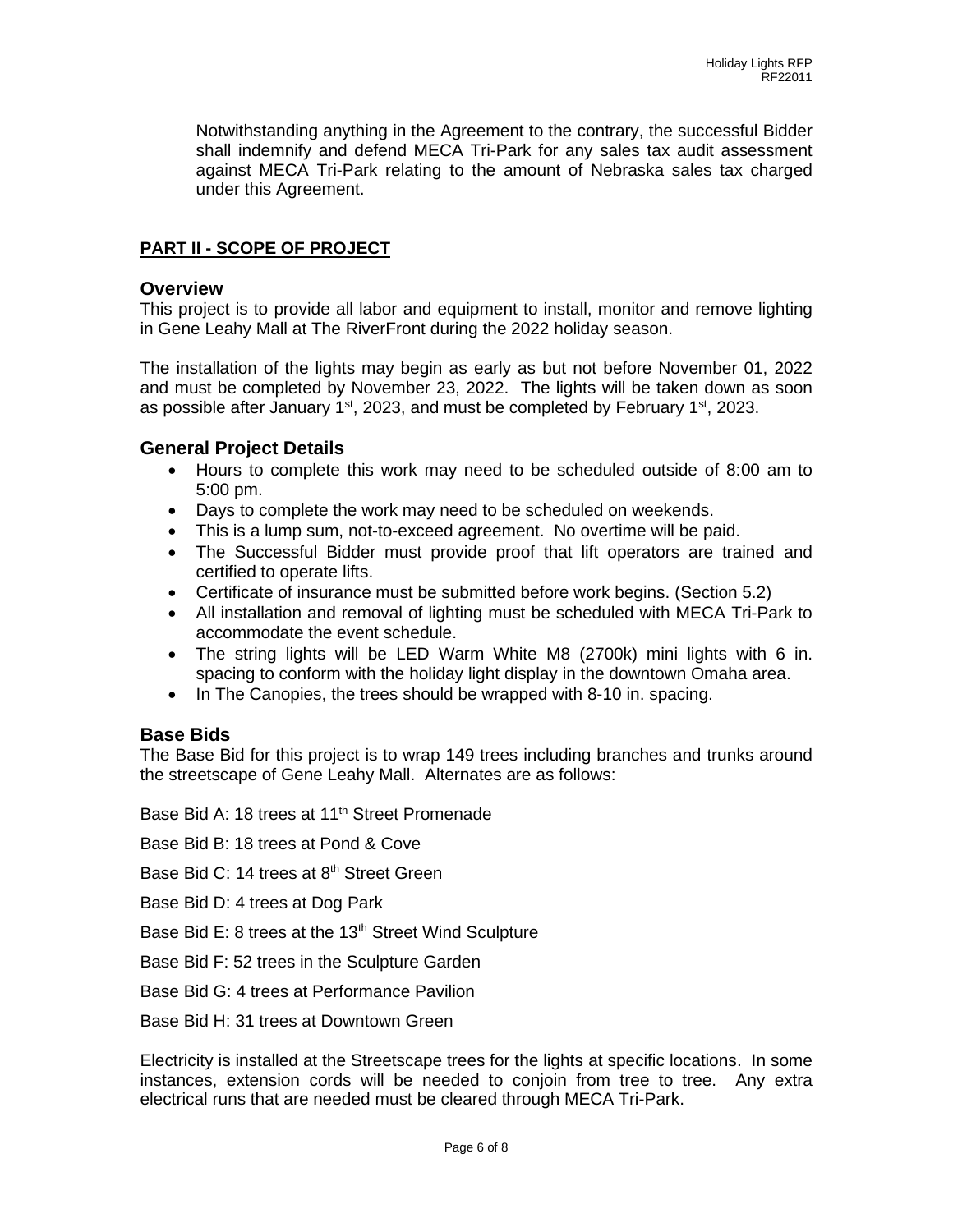All electrical outlets for the landscape in Gene Leahy Mall are on specific zones so the lights can be coordinated to all turn on at once, however a timer or photocell must be added into the system by the Successful Bidder to allow all trees to turn on/off simultaneously. The "flip the switch" date for the official lighting of the lights will be Thanksgiving night, November 24, 2022.

In addition to the Base Bids, please include with your Proposal, a list of any additional outdoor lighted décor items offered by Bidder along with pricing.

## **Monitoring**

Nightly checks of the lights is required by the Successful Bidder. Please include the cost of this service in Attachment A-Proposal Form.

All work must be scheduled with MECA Tri-Park to accommodate the event schedule. This may require that the work be completed in phases. This will be discussed further during the pre-bid meeting. This project may require installation during evenings and weekends.

The current timeframe for installation to be completed is November 01-November 23, 2022. The successful Bidder must provide MECA Tri-Park a detailed schedule for completion of the Work.

The successful Bidder must provide MECA Tri-Park the name and cell phone number of the lead installer that will be on site every day and a point of contact for when the lights are in service.

## **Equipment**

Ladders and lifts may be used on the premises, however there is a 5,000 lb weight limit on all sidewalks. If equipment needs to be placed on decomposed granite, plywood must be laid down prior to equipment being placed. Equipment is not allowed on any grass spaces. Any spaces that need metered parking spaces blocked off or traffic cones, must be coordinated with MECA Tri-Park Complex and appropriate permitting acquired through the City of Omaha.

The installation areas must be completely cleared of waste. MECA Tri-Park will provide dumpsters. The Successful Bidder must remove all equipment from the premises once the installation is complete.

## **PART III - Information to be Supplied by Bidder**

For ease of evaluation and given the fast-track that MECA Tri-Park desires to pursue to reach final agreement, MECA Tri-Park requests that each proposal submitted incorporate the same general structure. Proposals must include the following sections:

## **1. Attachment A - Proposal Form**

Attachment A – Proposal Form, must be completed, signed and submitted as the first page of the Proposal. Proposal must include all costs associated with a complete, turn-key system.

## **2. Company Profile**